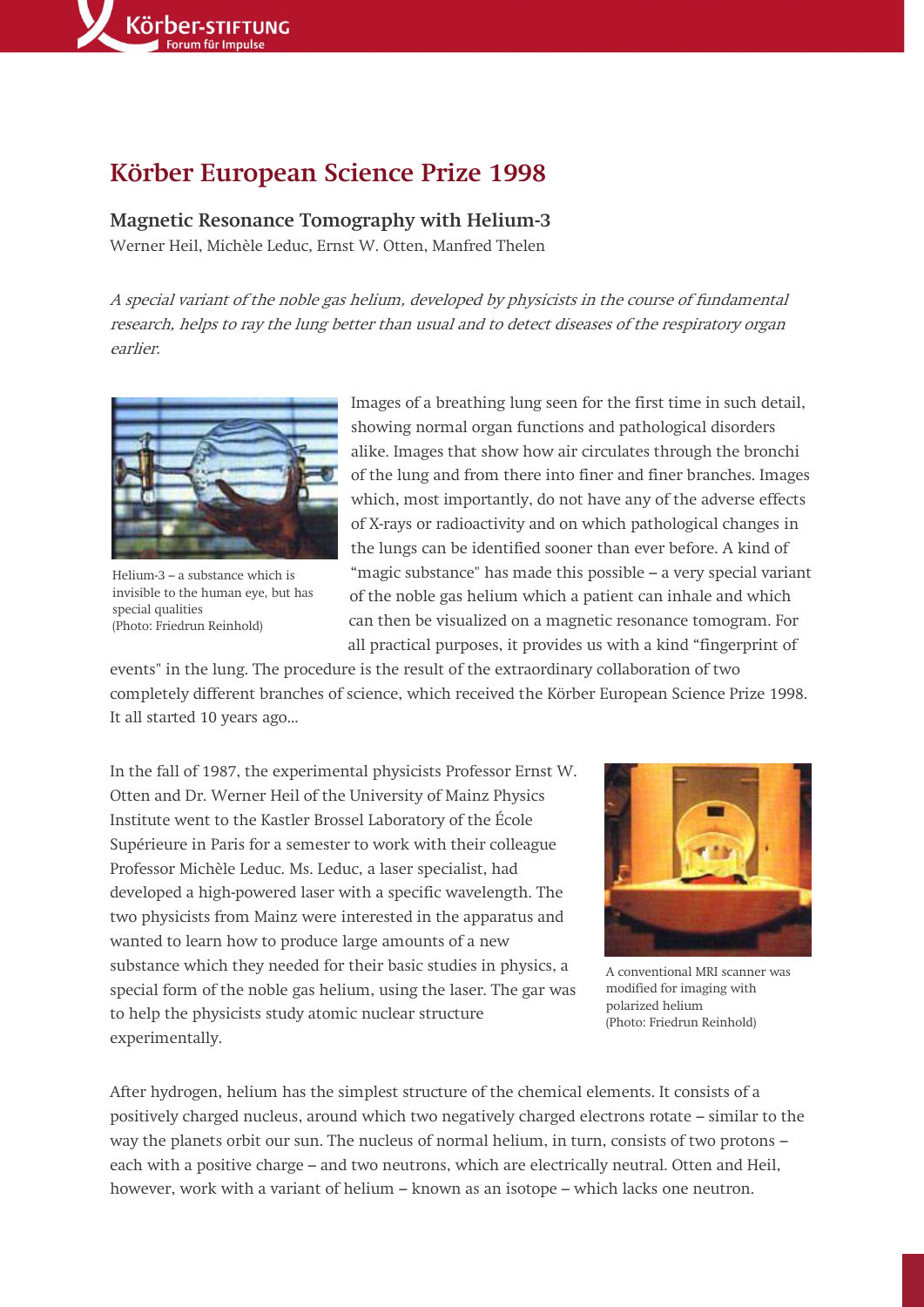

Werner Heil, Ernst W. Otten, Manfred Thelen und Michèle Leduc (from left) (Photo: Friedrun Reinhold)

This variant is called helium-3, i.e., it only has three particles in the nucleus. Imagine the building blocks of an atom to be spheres which revolve around their axis like the planets. The revolving of the parts of an atom is known as "spin" in physics. As Professor Otten explained, the two protons in helium spin in opposite directions, which neutralizes them both. A neutron has spin, too, paired with a magnetic dipole, just as the earth does as it rotates. Since there is only one neutron in helium-3, its spin and magnetic dipole are not neutralized, and hence can be directed, i.e., polarized. It is precisely this effect that was important for the physicists. Using polarized light from

Professor Leduc's special laser, they were able to coordinate the neutrons in helium-3, i.e., to polarize the spin.

Such a gas opens completely new experimental possibilities in physics. Professor Otten: "We bombard the polarized nucleus with electrons using an accelerator. These are deflected from the electromagnetic field of the polarized neutrons, which makes it possible to gain information about the structure of the neutron. Practically speaking, it's a kind of microscope for atomic particles."

While Otten and Heil, who returned to Mainz in the summer of 1988, were tinkering with techniques for producing spin-polarized helium, the radiologist Professor Manfred Thelen and his co-workers in Mainz were examining patients with conventional magnetic resonance imaging techniques.

Neither of the teams anticipated yet that in just a few years they would be combining their special knowledge into a new procedure. The turning point in the development came when Professor Otten read a publication in the journal Nature in 1994. In this article, American scientists reported on an experiment in which they introduced spin-polarized gas – xenon, in this case – into the lung of a dead mouse so as to visualize the organ. Otten drew the conclusion: "We could reproduce that in the human lung." Shortly thereafter Manfred Thelen's telephone rang and Ernst Otten was on the line. The physicist reported that he had a substance with highly polarized nuclear spin and asked Thelen if he had any use for it.



Monitors visualize what the MRI scanner registers (Photo: Friedrun Reinhold)

Thelen recognized the enormous clinical potential immediately. A substance whose nuclei are already polarized and hence do not need to be magnetized in the tomograph would be far superior to water molecules. He enthusiastically agreed to a collaboration and after only 2 months the